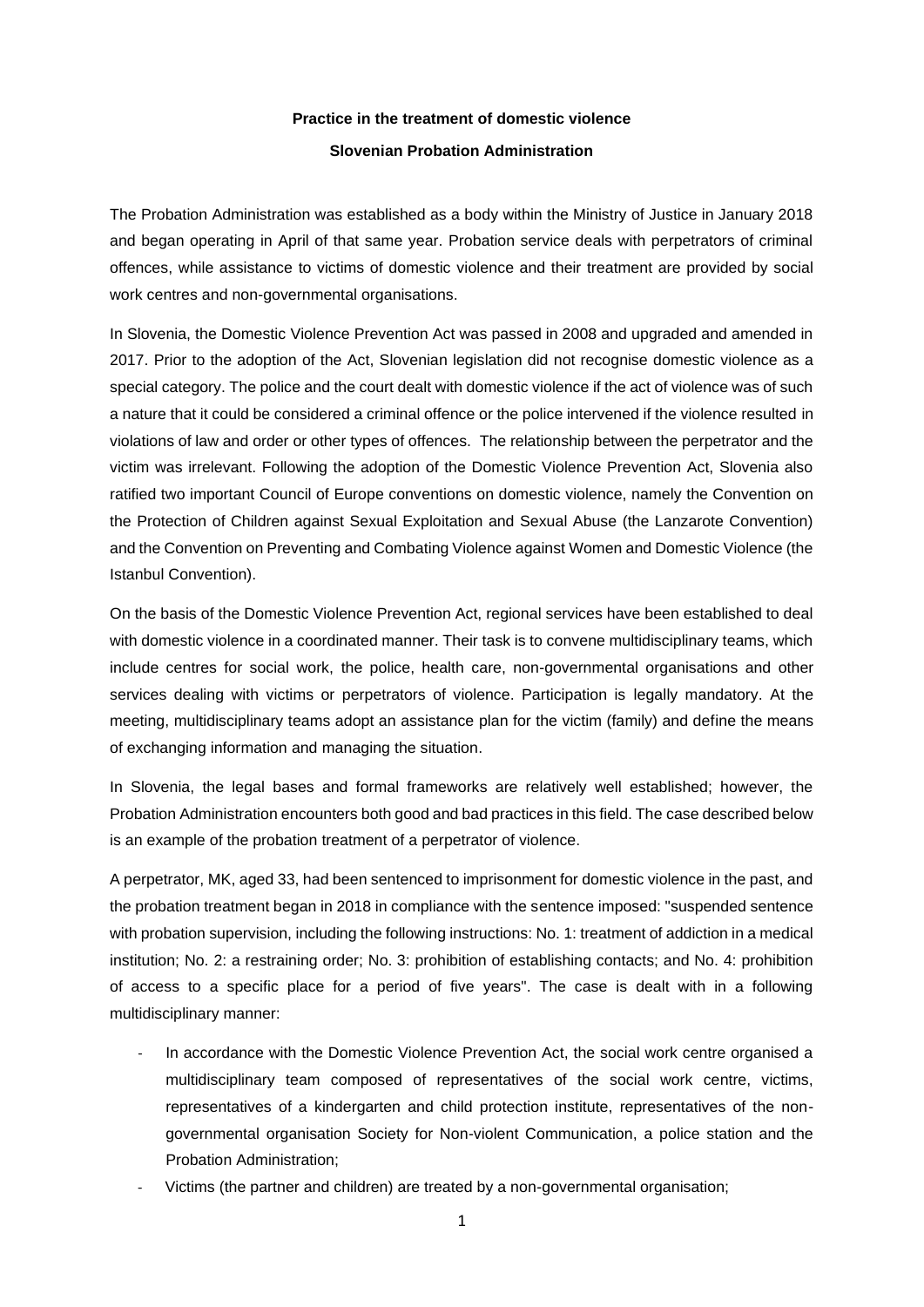- The perpetrator visits a psychiatrist for alcohol addiction treatment in accordance with instruction No. 1;
- The police supervise three instructions, namely the restraining order, the prohibition of establishing contacts and the prohibition of access to a specific place;
- The probation officer carries out probation supervision (assistance and supervision) in accordance with the Probation Act, while maintaining contact with all services and reporting to the court on how the sanction is enforced.

The perpetrator achieved many positive developments during the probation treatment and during his imprisonment. He has established abstinence from alcohol, which he maintains without relapsing, he regularly visits a psychiatrist, he has re-established contacts with his ex-wife and children, after serving his prison sentence he found employment and is still employed, and in addition to working on a farm, he regularly visits the probation officer, where interviews are focused on managing anger and changing attitudes and values that affect behavioural patterns. He does not violate the prohibitions imposed.

Despite many good examples of treatment of domestic violence in Slovenia, there is also a need for a certain degree of criticality, as this is the only way to improve activities in this field. Integration among individual services and coordinated action are not yet at the right level. The reason for this is the fragmentation of competences between several services. The operation of the multidisciplinary team should be carried out by all competent authorities sitting at the same table at the same time, agreeing on a method of operation and smoothly exchanging information, and in this manner monitoring a case throughout the treatment. Therefore, planning and action should be carried out by a single centre; in other words, it should be joined under one roof.

Since the Probation Administration is a new body, during the initial period of operation it devoted attention mainly to the establishment of the organisation and all processes required for the operation and establishment of the staffing structure, whereas now the service is mainly focused on the further provision of education and training to the staff and the development of special programmes. In addition, the first activities for developing a model for assessing risk factors and needs were initiated. The development of individual fields of expertise is also being strengthened. One of the most important and demanding areas of work is the treatment of perpetrators of domestic violence. In this field, an analysis of the situation and problems detected in the field of probation treatment is being prepared; protocols for cooperation with the police and the regional service for addressing violence are in preparation. We perceive that domestic violence is often combined with alcohol and drug dependence, and therefore organisations dealing with these issues also play an important role in addressing perpetrators and families. During the Covid-19 epidemic in spring 2020 the number of cases of domestic violence has increased in Slovenia. These data impose on the Probation Administration and other competent services the responsibility to be particularly committed and professional in this field, to act in a coordinated manner, and to play a connecting role.